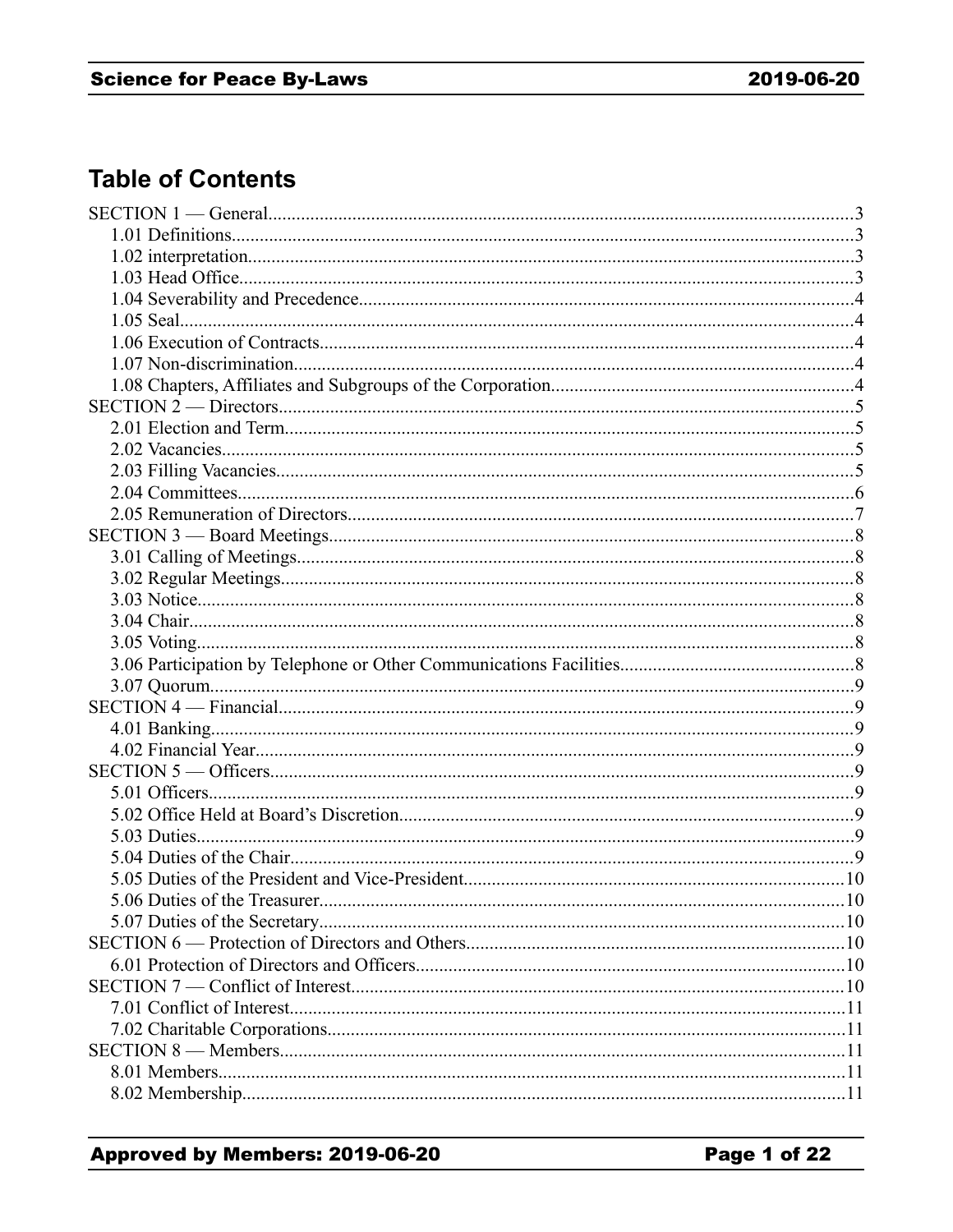#### **Science for Peace By-Laws**

Notes:

- Bolded text in this tool indicates mandatory rules in the Ontario's Not-for-Profit Corporations Act, 2010 (ONCA).
	- <sup>o</sup> Science for Peace may not override or change these rules.
	- These rules will apply to Science for Peace regardless of whether or not they are set out in the By-laws.
	- Science for Peace may change the wording of the sections that set out these rules only if the meaning of the rules remains the same.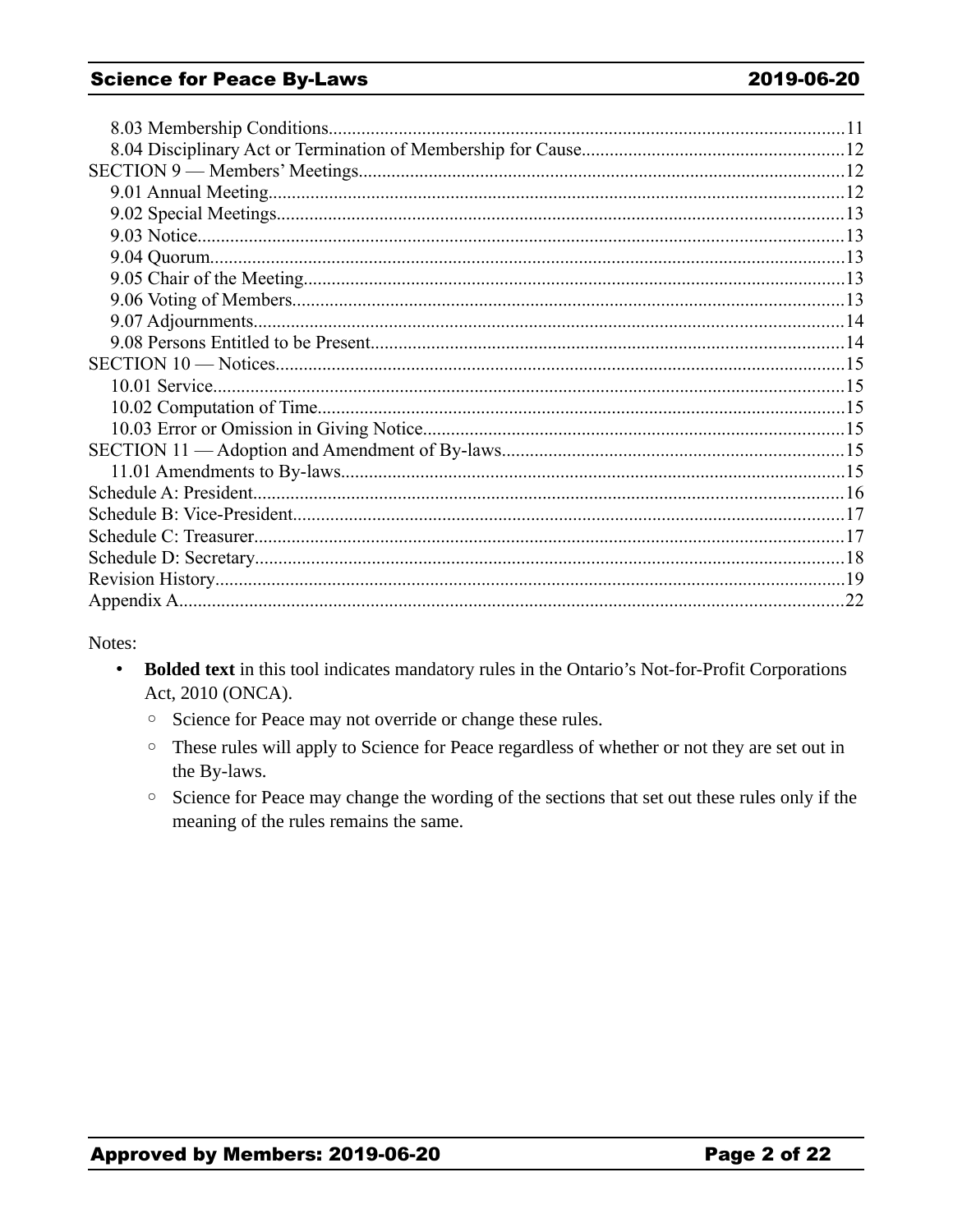# **SECTION 1 — General**

### **1.01 Definitions**

In this by-law, unless the context otherwise requires:

- (a) "Act" means the Not-for-Profit Corporations Act, 2010 (Ontario) and, where the context requires, includes the regulations made under it, as amended or re-enacted from time to time;
- (b) "Articles" means the original or restated articles of incorporation or articles of amendment, amalgamation, continuance, reorganization, arrangement or revival of the Corporation;
- (c) "Board" means the Board of Directors of the Corporation;
- (d) "By-laws" means this by-law (including the schedules to this by-law) and all other by-laws of the Corporation as amended and which are, from time to time, in force;
- (e) "Chair" means the chair of the Board;
- (f) "Corporation" means the corporation that has passed these by-laws under the Act or that is deemed to have passed these By-laws under the Act;
- (g) "Director" means an individual occupying the position of director of the Corporation by whatever name he or she is called;
- (h) "Meeting of members" includes an annual meeting of members or a special meeting of members; "special meeting of members" includes a meeting of any class or classes of members and a special meeting of all members entitled to vote at an annual meeting of members;
- (i) "Member" means a Member of the Corporation;
- (j) "Members" means the collective membership of the Corporation; and
- (k) "Officer" means an officer of the Corporation.

### **1.02 interpretation**

Other than as specified in Section 1.01, all terms contained in this by-law that are defined in the Act shall have the meanings given to such terms in the Act. Words importing the singular include the plural and vice versa, and words importing one gender include all genders.

### **1.03 Head Office**

The Head Office of the Corporation shall be in the City of Toronto in the Municipality of Metropolitan Toronto in the Province of Ontario, or as at such other place in Canada as the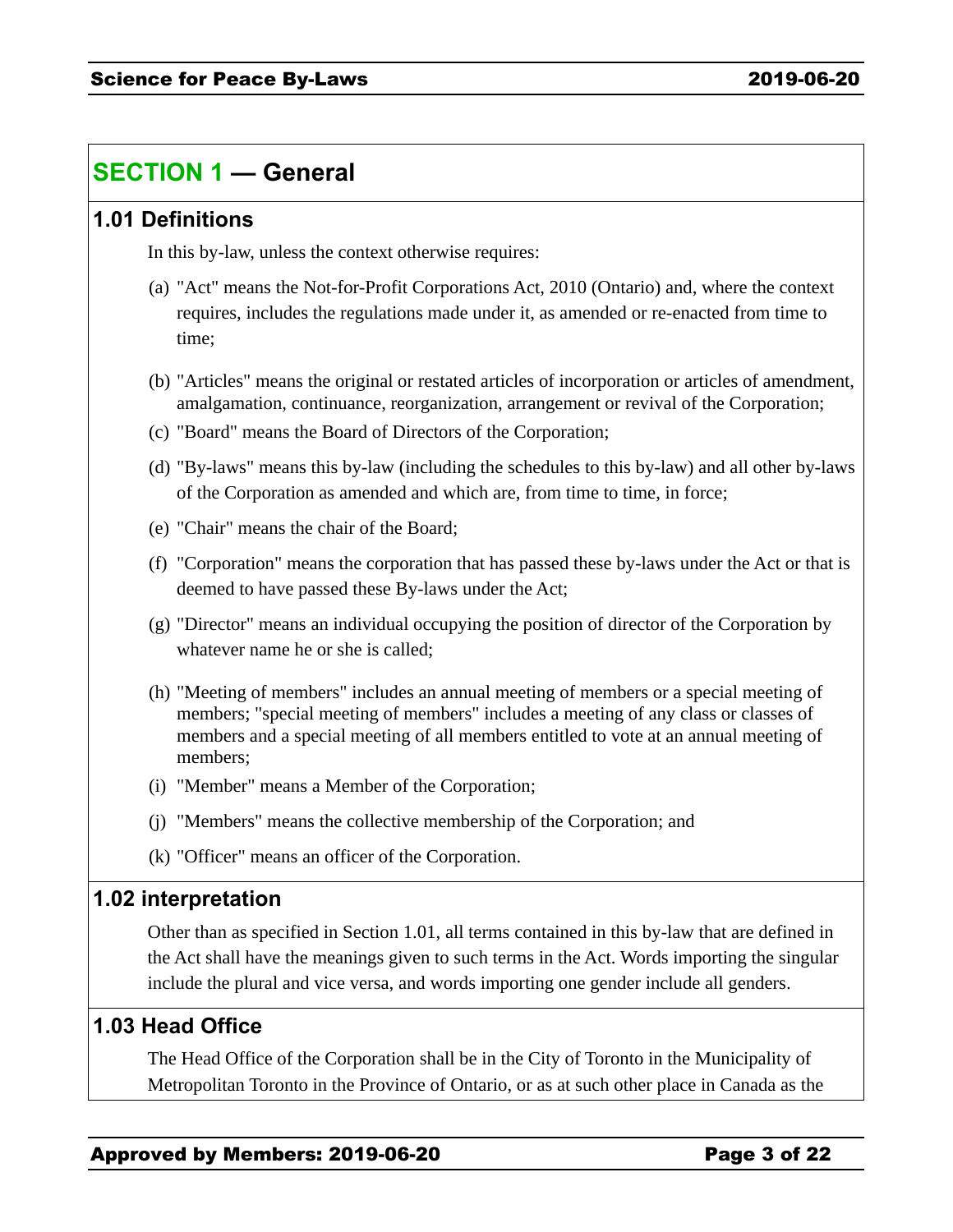Board may from time to time determine.

#### **1.04 Severability and Precedence**

The invalidity or unenforceability of any provision of this By-law shall not affect the validity or enforceability of the remaining provisions of this By-law. If any of the provisions contained in the By-laws are inconsistent with those contained in the Articles or the Act, the provisions contained in the Articles or the Act, as the case may be, shall prevail.

### **1.05 Seal**

The seal of the Corporation, if any, shall be in the form determined by the Board.

### **1.06 Execution of Contracts**

Deeds, transfers, assignments, contracts, obligations and other instruments in writing requiring execution by the Corporation may be signed by any two of its Officers or Directors. In addition, the Board may from time to time direct the manner in which and the person by whom a particular document or type of document shall be executed. Any person authorized to sign any document may affix the corporate seal, if any, to the document. **Any Director or Officer may certify a copy of any instrument, resolution, by-law or other document of the Corporation to be a true copy thereof.** 

### **1.07 Non-discrimination**

The Corporation is a voluntary organization, open to all persons able to use their services and willing to accept the responsibilities of membership. This Corporation shall not discriminate because of race, ancestry, place of origin, colour, ethnic origin, citizenship, creed, sex, sexual orientation, gender identity, gender expression, age, marital status, family status or disability.

## **1.08 Chapters, Affiliates and Subgroups of the Corporation**

- (a) The Board may from time to time establish or approve the formation of a branch, subgroup or chapter hereinafter called a "chapter" of the Corporation for the purpose of furthering the aims and objectives of the Corporation in a geographical area or location as approved by the Board from time to time.
- (b) The Board may establish any working relationship or affiliation with any other corporation, group or association that may further the aims and objectives of the Corporation.
- (c) The powers, constitutions and by-laws of a chapter shall be subject to the approval of the Board.
- (d) The name of a chapter shall be subject to the approval of the Board and shall indicate that the chapter is a chapter of the Corporation.
- (e) The Board may set out from time to time conditions for the continuance of a chapter.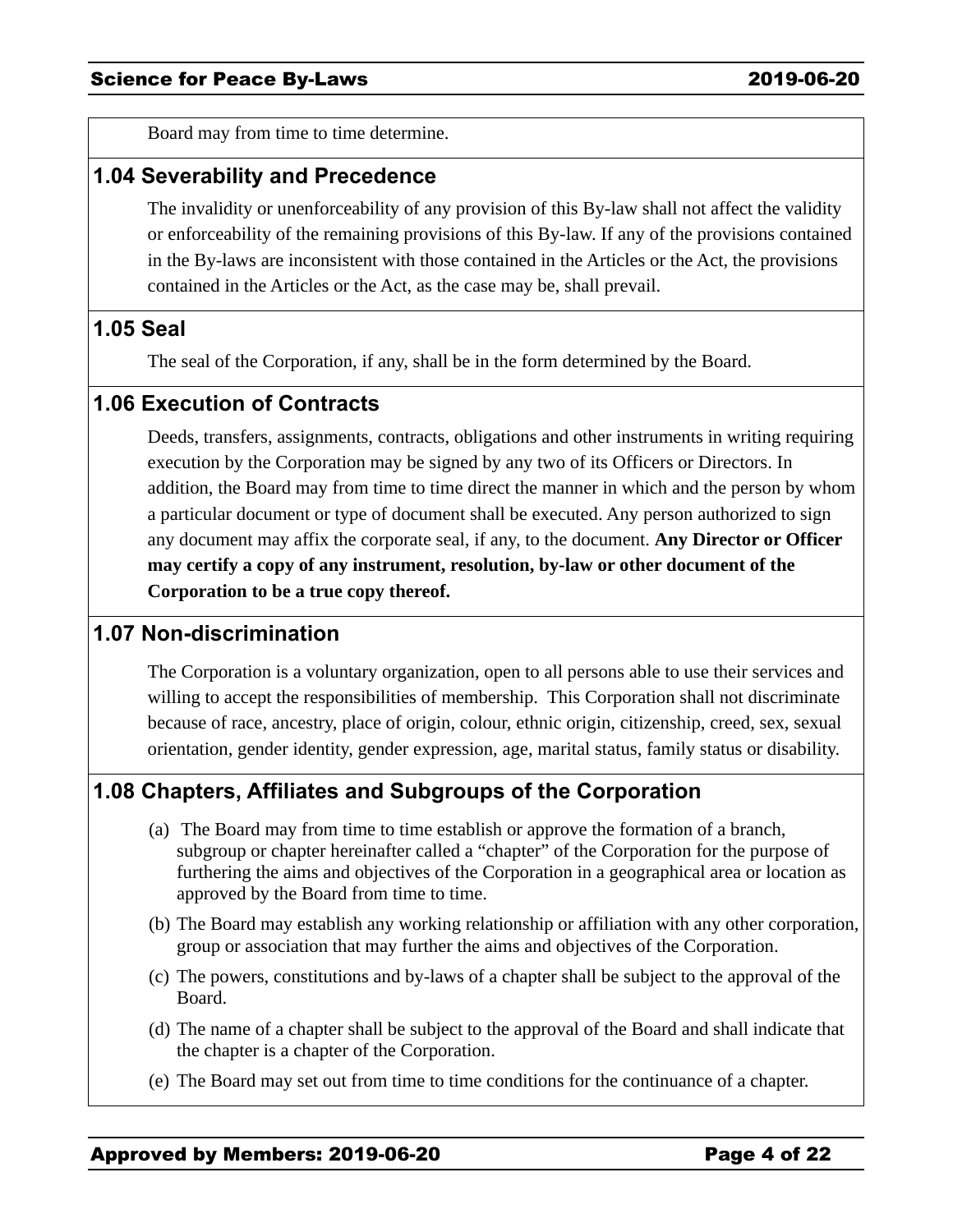# **SECTION 2 — Directors**

### **2.01 Election and Term**

#### (a) **The Directors shall be elected by the Members.**

- i. The Board of Directors shall include not less than 15 Directors and otherwise as determined by a resolution of the Board from time to time. In the absence of such resolution the size of the Board shall be 60 Directors.
- ii. Each Director at the time of election must be a Member in good standing of the Corporation.
- (b) The term of office of the Directors (subject to the provisions, if any, of the Articles) shall be two years from the date of the meeting at which they are elected or appointed until the next second annual meeting or until their successors are elected or appointed.

#### **2.02 Vacancies**

The office of a Director shall be vacated immediately:

- (a) if the Director resigns office by written notice to the Secretary, which resignation shall be effective at the time it is received by the Secretary or at the time specified in the notice, whichever is later;
- (b) if the Director dies or becomes bankrupt;
- (c) if the Director is found to be incapable of managing property by a court or under Ontario law; or
- (d) if, at a meeting of the Members, a resolution is passed by at least a majority of the votes cast by the Members removing the Director before the expiration of the Director's term of office.

## **2.03 Filling Vacancies**

A vacancy on the Board shall be filled as follows:

- (a) a quorum of Directors may fill a vacancy among the Directors;
- (b) if there is not a quorum of Directors or there has been a failure to elect the minimum number of Directors set out in the Articles, the Directors in office shall, without delay, call a special Meeting of Members to fill the vacancy and, if they fail to call such a meeting, the meeting may be called by any Member;
- (c) if the vacancy occurs as a result of the Members removing a Director, the Members may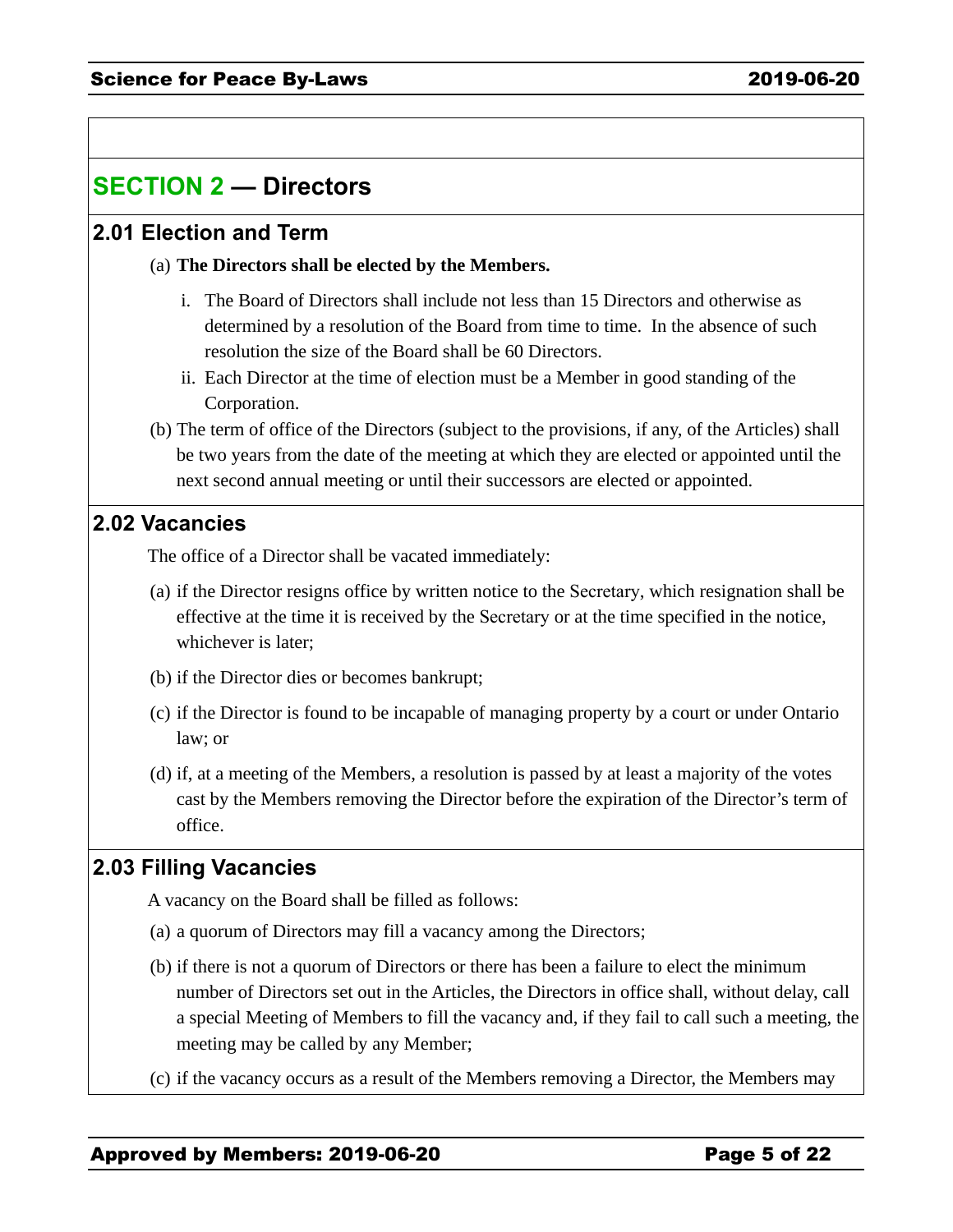fill the vacancy by a majority vote and any Director elected to fill the vacancy shall hold office for the remainder of the removed Director's term; and

(d) the Board may fill any other vacancy by a majority vote, and the appointee shall hold office for the remainder of the unexpired portion of the term of the vacating Director. After that, the appointee shall be eligible to be elected as a Director.

#### **2.04 Committees**

Committees may be established by the Board as follows:

- (a) Executive Committee: **The Board may appoint from their number a managing Director or a committee of Directors and may delegate to the managing Director or committee any of the powers of the Directors excepting those powers set out in the Act that are not permitted to be delegated;** 
	- i. The Executive Committee shall consist of the Officers and of any other Directors not exceeding 3 as the Board may appoint from time to time.
	- ii. The President and in the absence thereof the Vice-President shall preside at all meetings of the Executive Committee.
	- iii.Executive Committee Meetings thereof shall take place at such time and on such day as the President or Vice-President may determine. There shall be at least 3 days' written notice of any meeting of the Executive Committee provided that no notice shall be required if all Members of the Executive Committee are present thereat or if all have waived notice of such meeting.
	- iv. At all meetings of the Executive Committee the decision shall be by majority of the votes cast and the Chair shall not be entitled to a second or casting vote.
	- v. The Executive Committee shall perform all the functions and have all the powers and duties of the Board subject as follows:
		- A. The Board may limit or prescribe the functions, powers and duties of the Executive Committee from time to time;
		- B. The Board and not the Executive Committee shall perform any functions and any powers and duties required by law or by the By-laws of the Corporation to be performed by the Board and expressly not to be performed by the Executive committee;
		- C. Subject to the aforesaid the Executive Committee shall not have the power to perform any of the following functions, powers and duties:
			- i. change the location of the head office;
			- ii. establish classes of membership;
			- iii. remove a Director or Officer;
			- iv. fill a vacancy on the Board;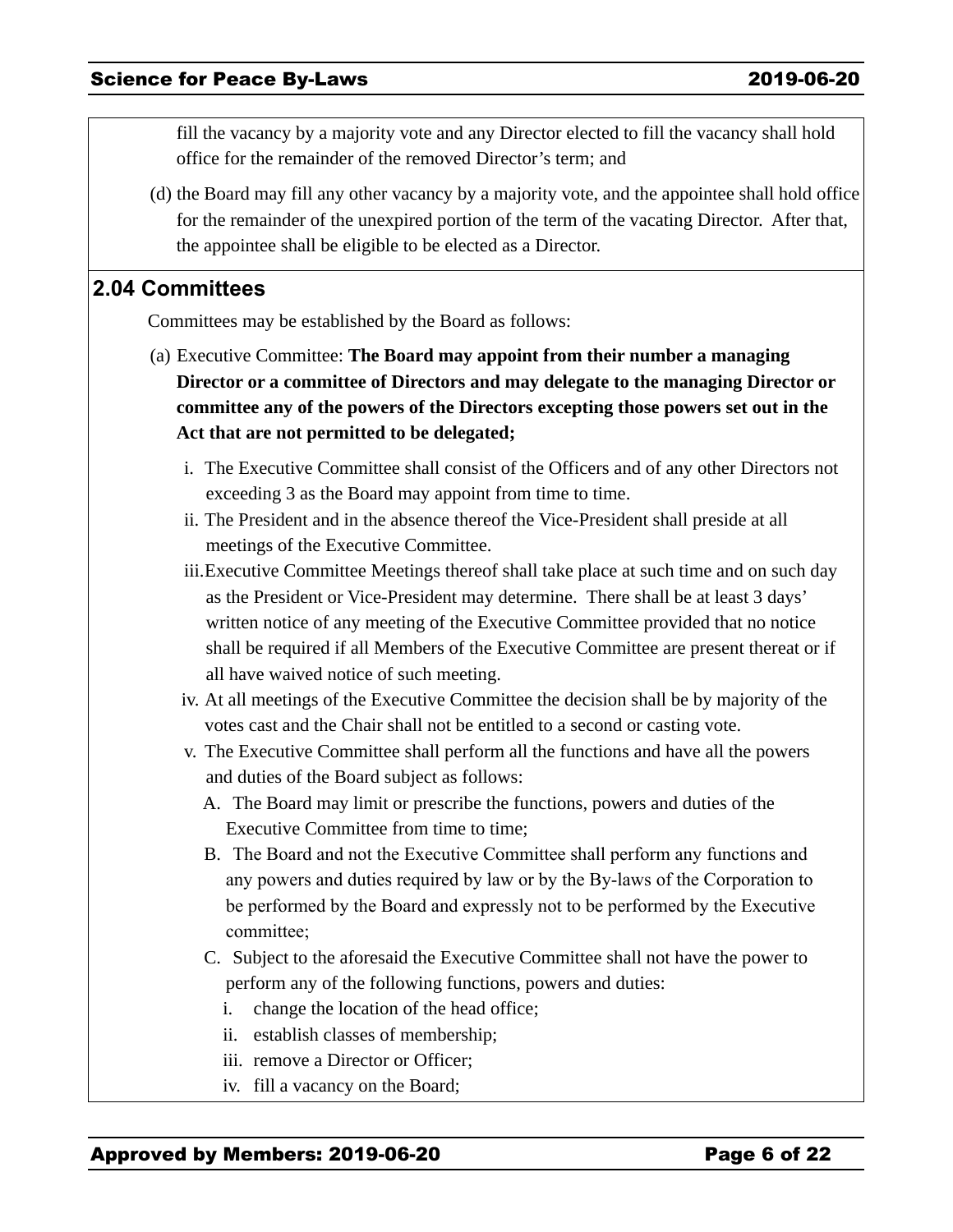- v. remove any Members of the Executive Committee;
- vi. establish or approve the establishment of a branch subgroup or chapter of the Corporation;
- vii. amend any of the By-laws of the Corporation;
- viii.authorize any capital expenditure of the Corporation not included in or contemplated by a budget or forecast approved by the Board from time to time.
- (b) Other Committees (e.g., Working Groups): Subject to the limitations on delegation set out in the Act, the Board may establish any committee it determines necessary for the execution of the Board's responsibilities. The Board shall determine the composition and terms of reference for any such committee. The Board may dissolve any committee by resolution at any time.
- (c) International Adviser Committee (IAC): There shall be an International Advisory Committee. The members of which shall be appointed by the Board from time to time. Such appointments shall give preference to past Members of the Board who wish to remain active with the Corporation.
	- i. The term of office shall be two years subject to re-appointment.
	- ii. The IAC shall give such advice and make such recommendations to the Board as the Board may request from time to time or as the IAC may determine. Members may attend any meeting of the Board.

## **2.05 Remuneration of Directors**

The Directors shall serve as such without remuneration and no Director shall directly or indirectly receive any profit from occupying the position of Director; provided that:

- (a) Directors may be reimbursed for reasonable expenses they incur in the performance of their Directors' duties;
- (b) Directors may be paid remuneration and reimbursed for expenses incurred in connection with services they provide to the Corporation in their capacity other than as Directors, provided that the amount of any such remuneration or reimbursement is:
	- i. considered reasonable by the Board;
	- ii. approved by the Board for payment by resolution passed before such payment is made; and
	- iii. in compliance with the conflict of interest provisions of the Act; and
- (c) Notwithstanding the foregoing, no Director shall be entitled to any remuneration for services as a Director or in other capacity if the Corporation is a charitable Corporation, unless the provisions of the Act and the law applicable to charitable Corporations are complied with.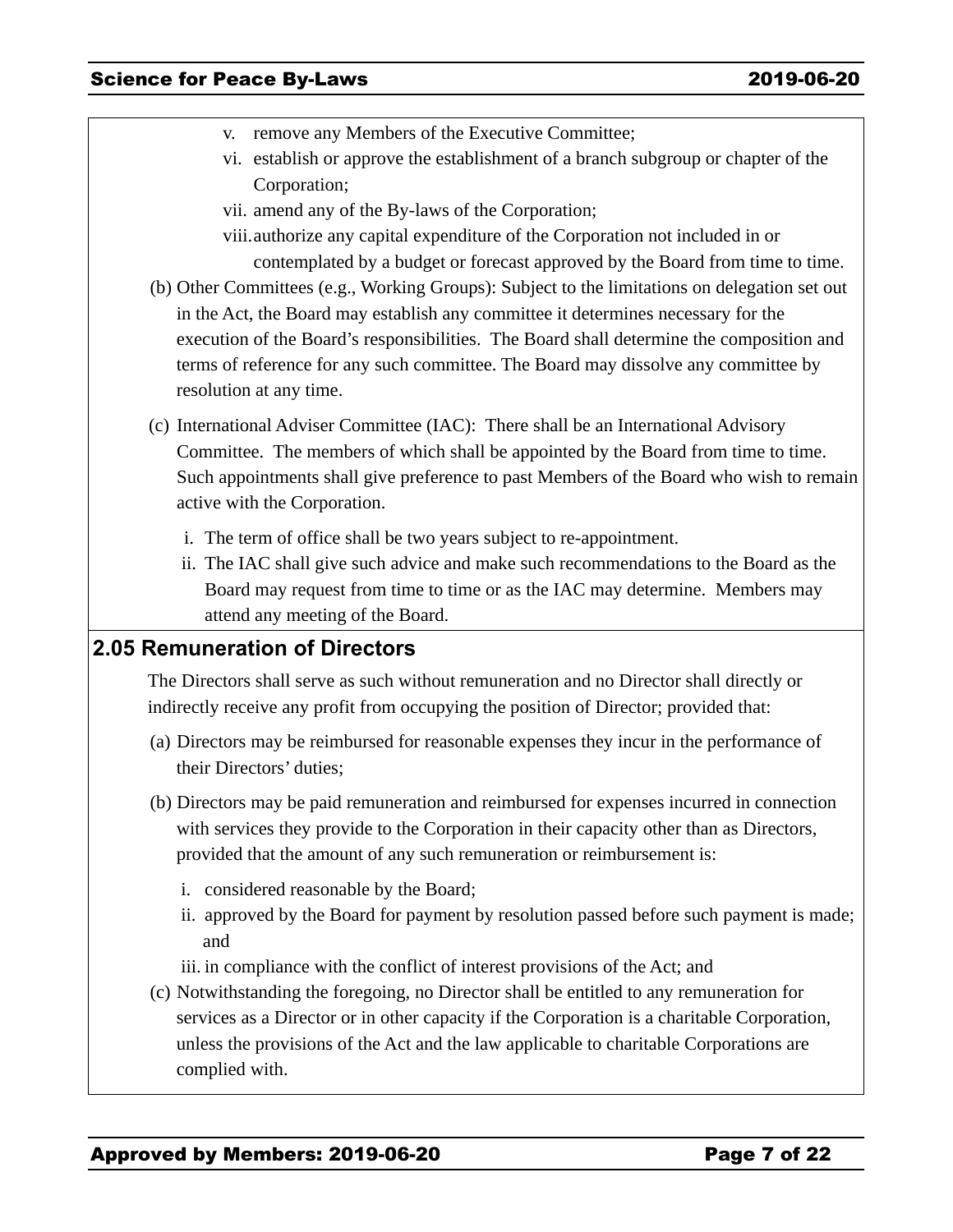# **SECTION 3 — Board Meetings**

## **3.01 Calling of Meetings**

Meetings of the Directors may be called by the Chair, President or any two Directors at any time and any place on notice as required by this by-law.

## **3.02 Regular Meetings**

The Board may fix the place and time of regular Board meetings and send a copy of the resolution fixing the place and time of such meetings to each Director, and no other notice shall be required for any such meetings.

## **3.03 Notice**

Notice of the time and place for the holding of a meeting of the Board shall be given in the manner provided in Section 10 of this by-law to every Director of the Corporation not less than seven days before the date that the meeting is to be held. Notice of a meeting is not necessary if all of the Directors are present, and none objects to the holding of the meeting, or if those absent have waived notice or have otherwise signified their consent to the holding of such meeting. If a quorum of Directors is present, each newly elected or appointed Board may, without notice, hold its first meeting immediately following the annual meeting of the Corporation.

## **3.04 Chair**

- (a) The Chair shall preside at Board meetings. In the absence of the Chair, the Directors present shall choose one of their number to act as the Chair.
- (b) The President or designate shall preside at all meetings.

## **3.05 Voting**

Each Director has one vote. Questions arising at any Board meeting shall be decided by a majority of votes. In case of an equality of votes, the Chair shall not have a second or casting vote.

## **3.06 Participation by Telephone or Other Communications Facilities**

If all the Directors participating consent, a Board meeting may be held by telephone, electronic or other communication facilities that permit all persons participating in the meeting to communicate adequately with each other at the same time, and a Director participating by such means is deemed to be present at that meeting.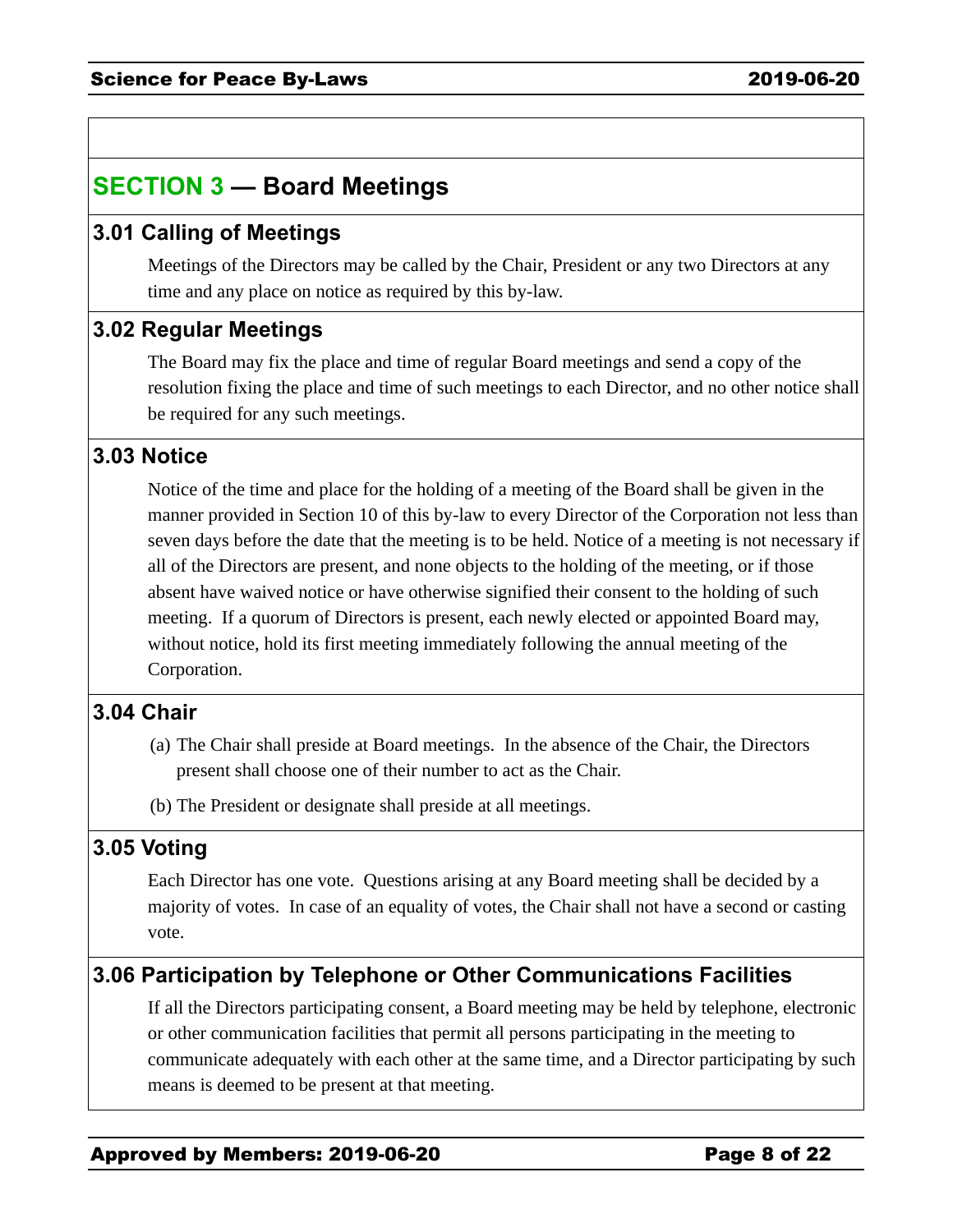#### **3.07 Quorum**

A minimum of 7 Directors shall form a quorum, for the transaction of business subject to any resolution of the Board increasing such number from time to time.

# **SECTION 4 — Financial**

## **4.01 Banking**

The Board shall by resolution from time to time designate the bank or similar financial institution in which the money, bonds or other securities of the Corporation shall be placed for safekeeping.

## **4.02 Financial Year**

The financial year of the Corporation ends on December 31 in each year or on such other date as the Board may from time to time by resolution determine.

## **SECTION 5 — Officers**

### **5.01 Officers**

**The Board shall appoint from among the Directors a Chair** and may appoint any other person to be President, Treasurer and Secretary at its first meeting following the annual meeting of the Corporation. The office of Treasurer and Secretary may be held by the same person and may be known as the Secretary-Treasurer. The office of Chair and President may also be held by the same person. The Board may appoint such other Officers and agents as it deems necessary, and who shall have such authority and shall perform such duties as the Board may prescribe from time to time.

## **5.02 Office Held at Board's Discretion**

Any Officer shall cease to hold office upon resolution of the Board.

### **5.03 Duties**

Officers shall be responsible for the duties assigned to them and they may delegate to others the performance of any or all of such duties.

### **5.04 Duties of the Chair**

The Chair shall perform the duties described in sections 3.04 and 9.05 and such other duties as may be required by law or as the Board may determine from time to time.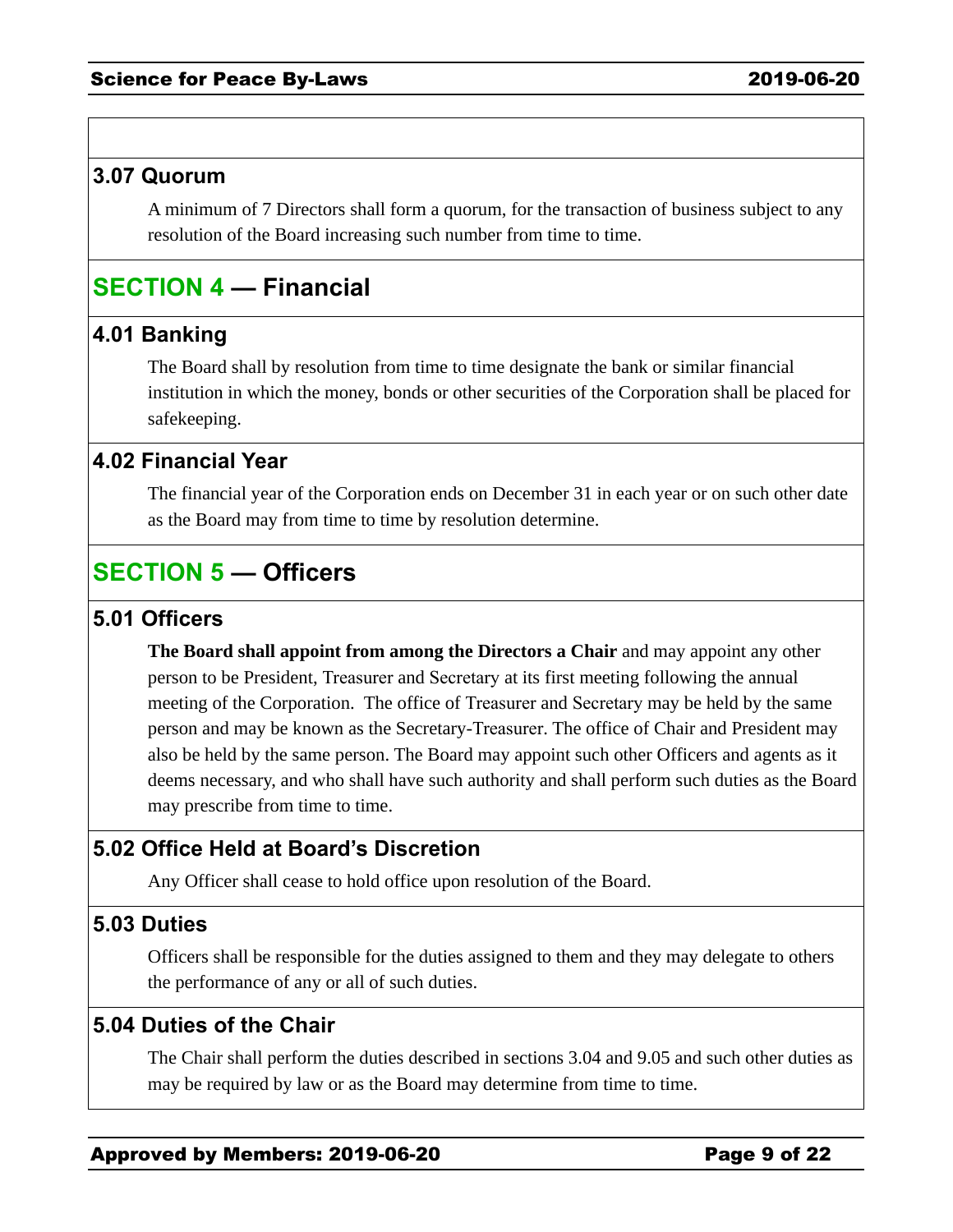## **5.05 Duties of the President and Vice-President**

- (a) The President shall perform the duties described in Schedule A and such other duties as may be required by law or as the Board may determine from time to time.
- (b) The Vice-President shall perform the duties described in Schedule B and in the absence of the President perform all of the duties thereof.

#### **5.06 Duties of the Treasurer**

The Treasurer shall perform the duties described in Schedule C and such other duties as may be required by law or as the Board may determine from time to time.

### **5.07 Duties of the Secretary**

The Secretary shall perform the duties described in Schedule D and such other duties as may be required by law or as the Board may determine from time to time.

## **SECTION 6 — Protection of Directors and Others**

## **6.01 Protection of Directors and Officers**

No Director, Officer or committee Member of the Corporation is to be liable for the acts, neglects or defaults of any other Director, Officer, committee Member or employee of the Corporation or for joining in any receipt or for any loss, damage or expense happening to the Corporation through the insufficiency or deficiency of title to any property acquired by resolution of the Board or for or on behalf of the Corporation or for the insufficiency or deficiency of any security in or upon which any of the money of or belonging to the Corporation shall be placed out or invested or for any loss or damage arising from the bankruptcy, insolvency or tortious act of any person, firm or Corporation with whom or which any moneys, securities or effects shall be lodged or deposited or for any other loss, damage or misfortune whatever which may happen in the execution of the duties of his or her respective office or trust provided that they have:

(a) complied with the Act, the Ontario Charities Accounting Act. and the Corporation's Articles and By-laws; and

(b) exercised their powers and discharged their duties in accordance with the Act and the Ontario Charities Accounting Act, as well as regulations derived from these Acts, such as, engaging in non-partisan political activities and in the development of public policy when fulfilling the Corporation's charitable purpose.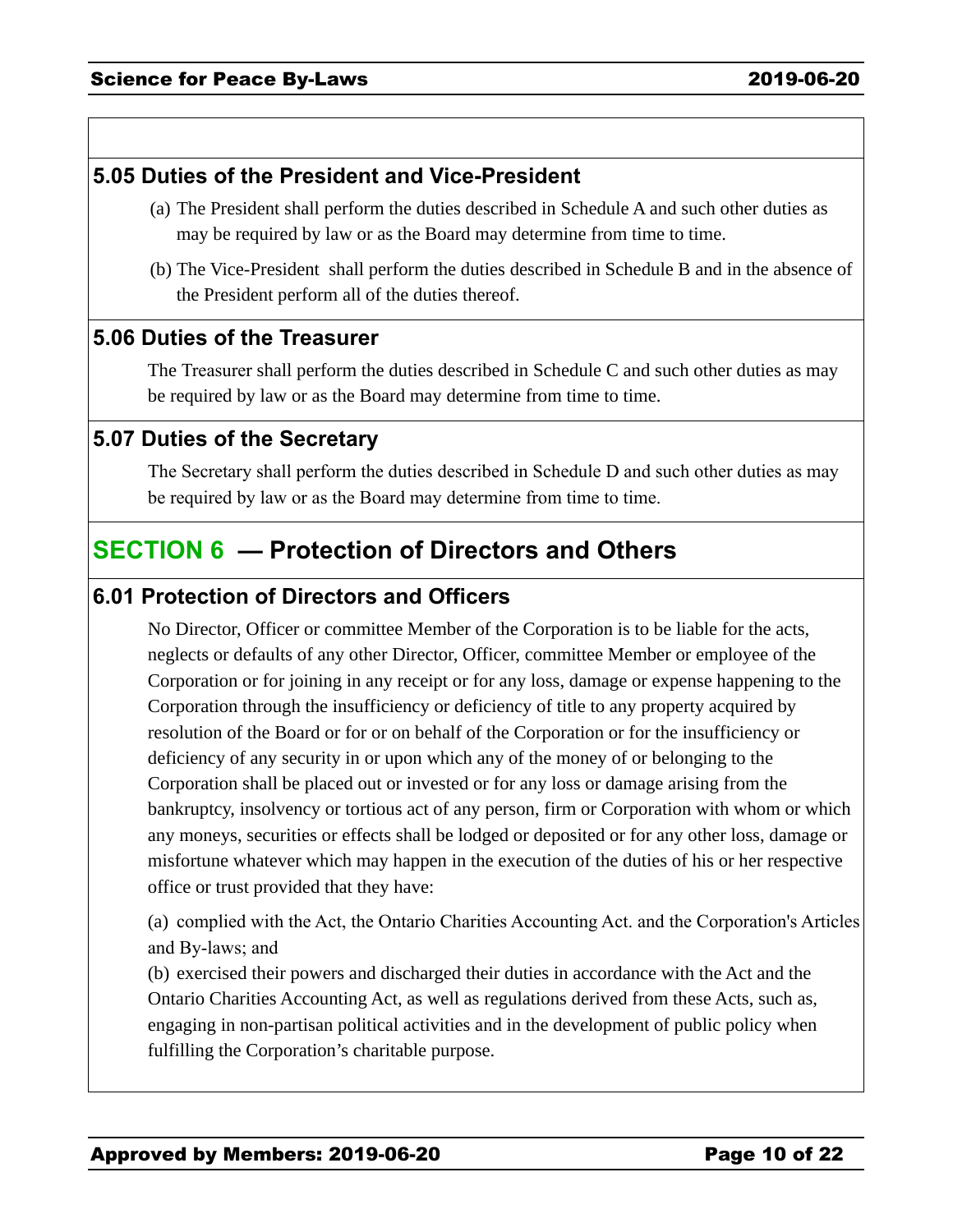# **SECTION 7 — Conflict of Interest**

## **7.01 Conflict of Interest**

A Director who is in any way directly or indirectly interested in a contract or transaction, or proposed contract or transaction, with the Corporation shall make the disclosure required by the Act. Except as provided by the Act, no such Director shall attend any part of a meeting of Directors or vote on any resolution to approve any such contract or transaction.

## **7.02 Charitable Corporations**

No Director shall, directly or through an associate, receive a financial benefit, through a contract or otherwise, from the Corporation if it is a charitable Corporation unless the provisions of the Act and the law applicable to charitable Corporations are complied with.

## **SECTION 8 — Members**

#### **8.01 Members**

Membership in the Corporation shall consist of the incorporators named in the Articles and such other persons interested in furthering the Corporation's purposes and who have been accepted into membership in the Corporation by resolution of the Board.

- (a) There is a single class of Members in Science for Peace.
- (b) Membership shall be subject to payment of the prescribed membership fee.
- (c) Members must be of the full age of 18 years.
- (d) Membership is not limited to Canadian citizens or residents.

#### **8.02 Membership**

Members shall contribute expertise to advancement of peace. Given the restrictions in Article 1.07, the Executive Committee and the Board shall endeavour to ensure that at least two thirds of the total Members from time to time are scholars, scientists, engineers, or technologists.

### **8.03 Membership Conditions**

- (a) Acceptance: Membership is subject to ratification by the Board at its next meeting following the date of approval by the Executive Committee."
- (b) Transferrable: A membership in the Corporation is not transferable; and
- (c) Termination: automatically terminates if the Member resigns or such membership is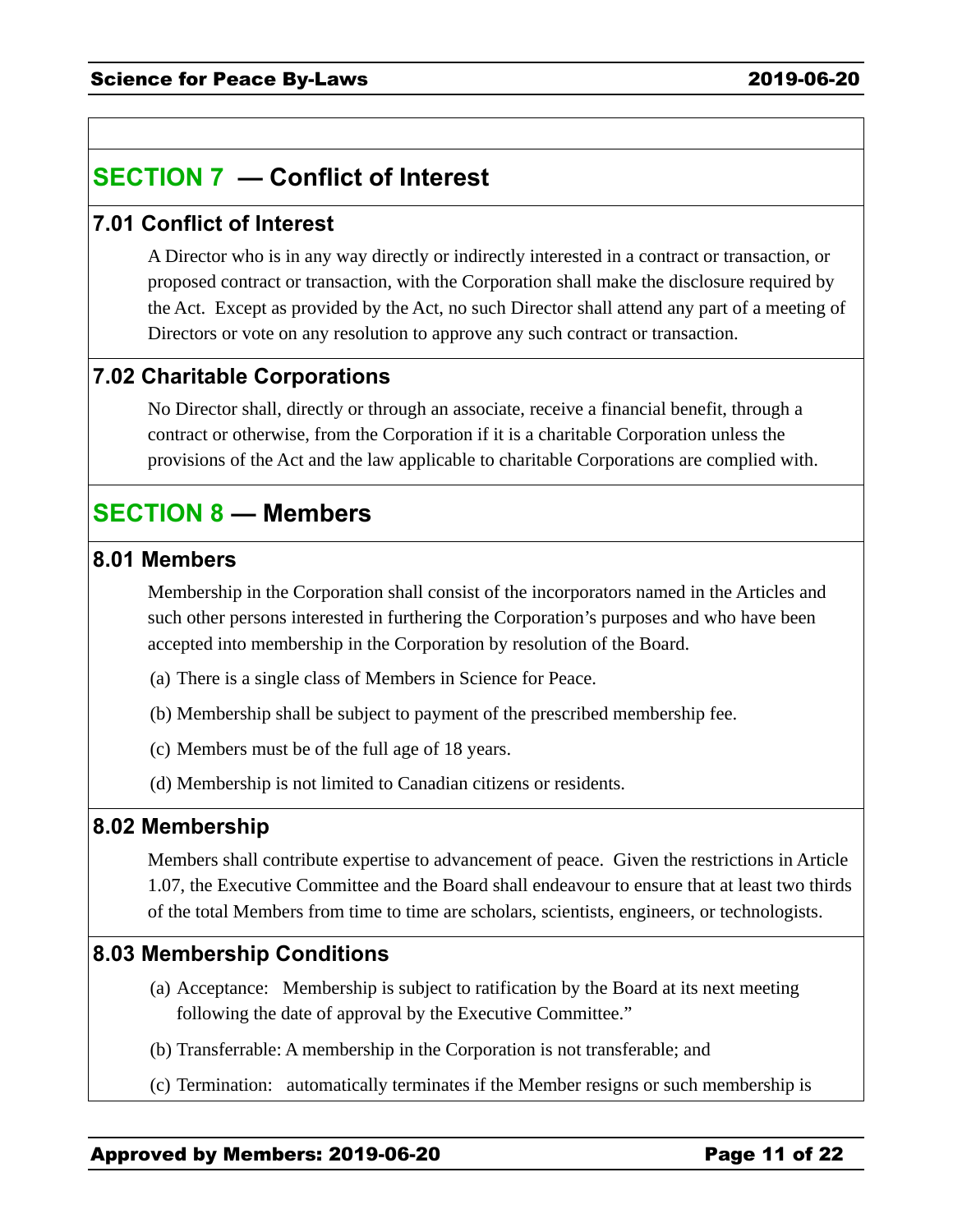otherwise terminated in accordance with the Act. Subject to the Articles, upon any termination of membership, the rights of the Member, including any rights in the property of the Corporation, automatically cease to exist.

## **8.04 Disciplinary Act or Termination of Membership for Cause**

- (a) Upon 15 days' written notice to a Member, the Board may pass a resolution authorizing disciplinary action or the termination of membership for violating any provision of the Articles or By-laws.
- (b) The notice shall set out the reasons for the disciplinary action or termination of Membership. The Member receiving the notice shall be entitled to give the Board a written submission opposing the disciplinary action or termination not less than 5 days before the end of the 15-day period. The Board shall consider the written submission of the Member before making a final decision regarding disciplinary action or termination of Membership.

## **SECTION 9 — Members' Meetings**

#### **9.01 Annual Meeting**

The annual meeting shall be held on a day and at a place within Ontario fixed by the Board. Any Member, upon request, shall be provided, not less than 21 days before the annual meeting, or other number of days prescribed in regulations before the annual meeting, with a copy of the approved financial statements, auditor's report or review engagement report and other financial information required by the By-laws or Articles.

The business transacted at the annual meeting shall include:

- (a) receipt of the agenda;
- (b) receipt of the minutes of the previous annual and subsequent special meetings;
- (c) consideration of the financial statements;
- (d) report of the auditor or person who has been appointed to conduct a review engagement;
- (e) reappointment or new appointment of the auditor or a person to conduct a review engagement for the coming year;
- (f) election of Directors; and
- (g) such other or special business as may be set out in the notice of meeting.

No other item of business shall be included on the agenda for annual meeting unless a Member's proposal has been given to the Secretary prior to the giving of notice of the annual meeting in accordance with the Act, so that such item of new business can be included in the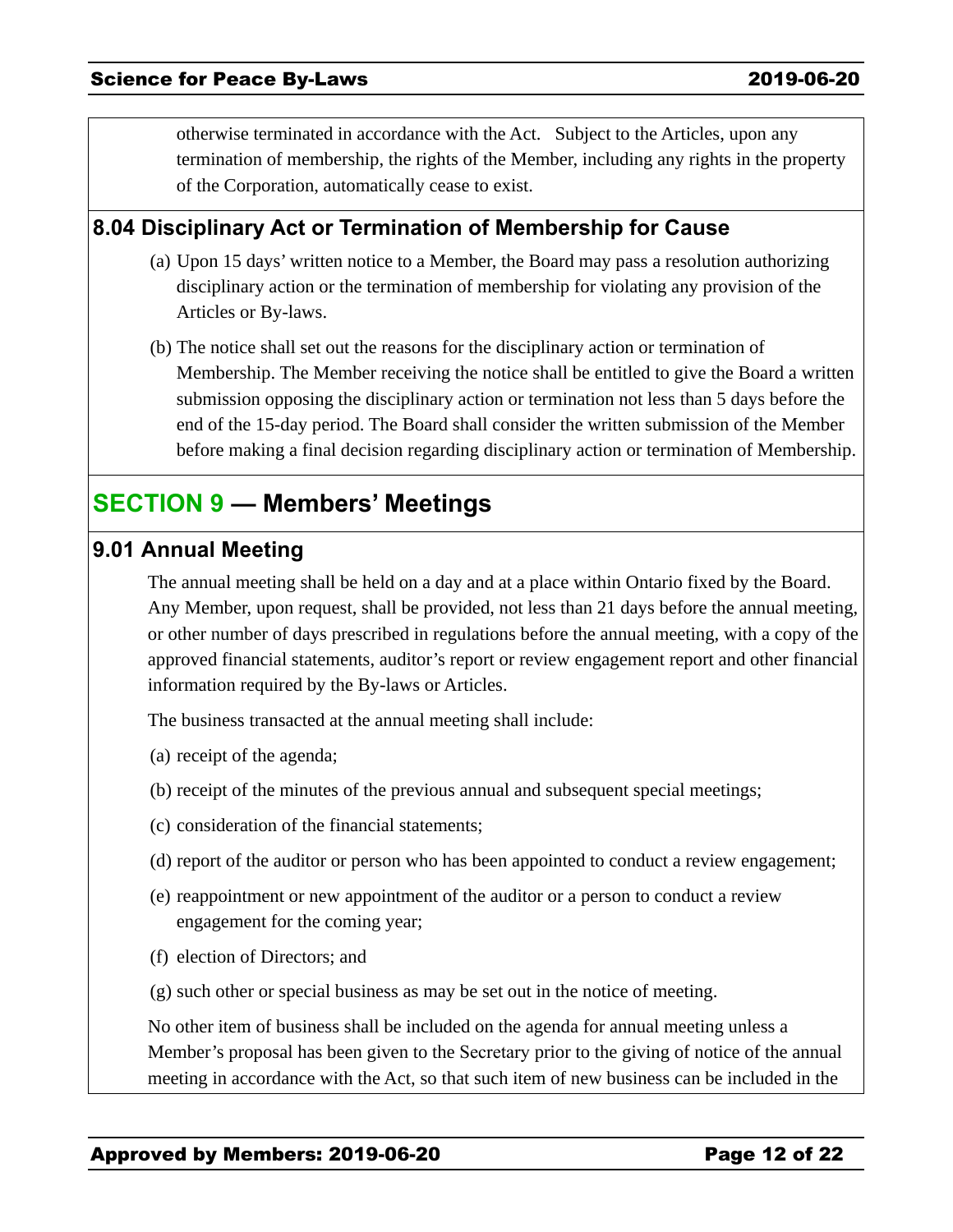notice of annual meeting.

#### **9.02 Special Meetings**

**The Directors may call a special meeting of the Members. The Board shall convene a special meeting on written requisition** of not less than one-tenth of the Members **for any purpose connected with the affairs of the Corporation that does not fall within the exceptions listed in the Act or is otherwise inconsistent with the Act, within 21 days from the date of the deposit of the requisition.**

### **9.03 Notice**

Subject to the Act, not less than 10 and not more than 50 days written notice of any annual or special Members' meeting shall be given in the manner specified in the Act to each Member and to the auditor or person appointed to conduct a review engagement (Section 55(1)(a)  $\&$ (c)). Notice of any meeting where special business will be transacted must contain sufficient information to permit the Members to form a reasoned judgment on the decision to be taken (Section 55(8)(a)).

#### **9.04 Quorum**

A quorum for the transaction of business at a Members' meeting is not less than 8 Members, who are entitled to vote, whether present in person or through electronic means. If a quorum is present at the opening of a meeting of the Members, the Members present may proceed with the business of the meeting, even if a quorum is not present throughout the meeting.

## **9.05 Chair of the Meeting**

- (a) The Chair shall be the chair of the Members' meeting; in the Chair's absence, the Members present at any Members' meeting shall choose another Director as Chair and if no Director is present or if all of the Directors present decline to act as Chair, the Members present shall choose one of their number to Chair the meeting.
- (b) The President or designate shall preside at all meetings.

#### **9.06 Voting of Members**

Business arising at any Members' meeting shall be decided by a majority of votes unless otherwise required by the Act or the By-law provided that:

- (a) each Member shall be entitled to one vote at any meeting;
- (b) Proxy voting is not permitted;
- (c) votes shall be taken by a show of hands among all Members present and the Chair of the meeting, if a Member, shall have a vote;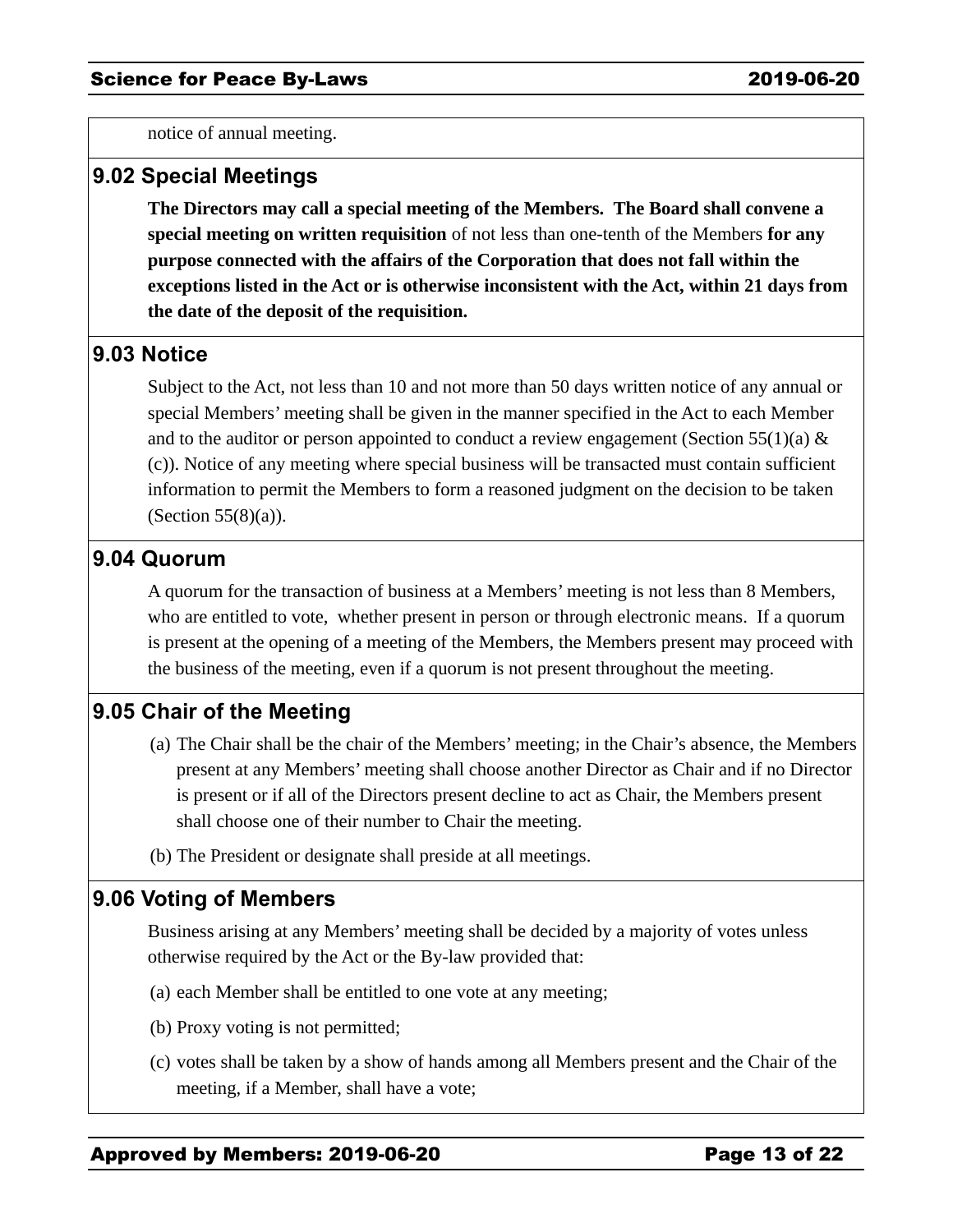- (d) an abstention shall not be considered a vote cast;
- (e) before or after a show of hands has been taken on any question, the Chair of the meeting may require, or any Member may demand, a written ballot. A written ballot so required or demanded shall be taken in such manner as the Chair of the meeting shall direct;
- (f) if there is a tie vote, the Chair of the meeting shall require a written ballot, and shall not have a second or casting vote. If there is a tie vote upon written ballot, the motion is lost; and
- (g) whenever a vote by show of hands is taken on a question, unless a written ballot is required or demanded, a declaration by the Chair of the meeting that a resolution has been carried or lost and an entry to that effect in the minutes shall be conclusive evidence of the fact without proof of the number or proportion of votes recorded in favour of or against the motion.

### **9.07 Adjournments**

The Chair may, with the majority consent of any Members' meeting, adjourn the same from time to time and no notice of such adjournment need be given to the Members, unless the meeting is adjourned by one or more adjournments for an aggregate of 30 days of more. Any business may be brought before or dealt with at any adjourned meeting which might have been brought before or dealt with at the original meeting in accordance with the notice calling the same.

### **9.08 Persons Entitled to be Present**

The only persons entitled to attend a Members' meeting are t**he Members, the Directors, the auditors of the Corporation** (or the person who has been appointed to conduct a review engagement, if any) and others who are entitled or required under any provision of the Act or the Articles to be present at the meeting. Any other person may be admitted only if invited by the Chair of the meeting or with the majority consent of the Members present at the meeting. Proxy attendance is not permitted;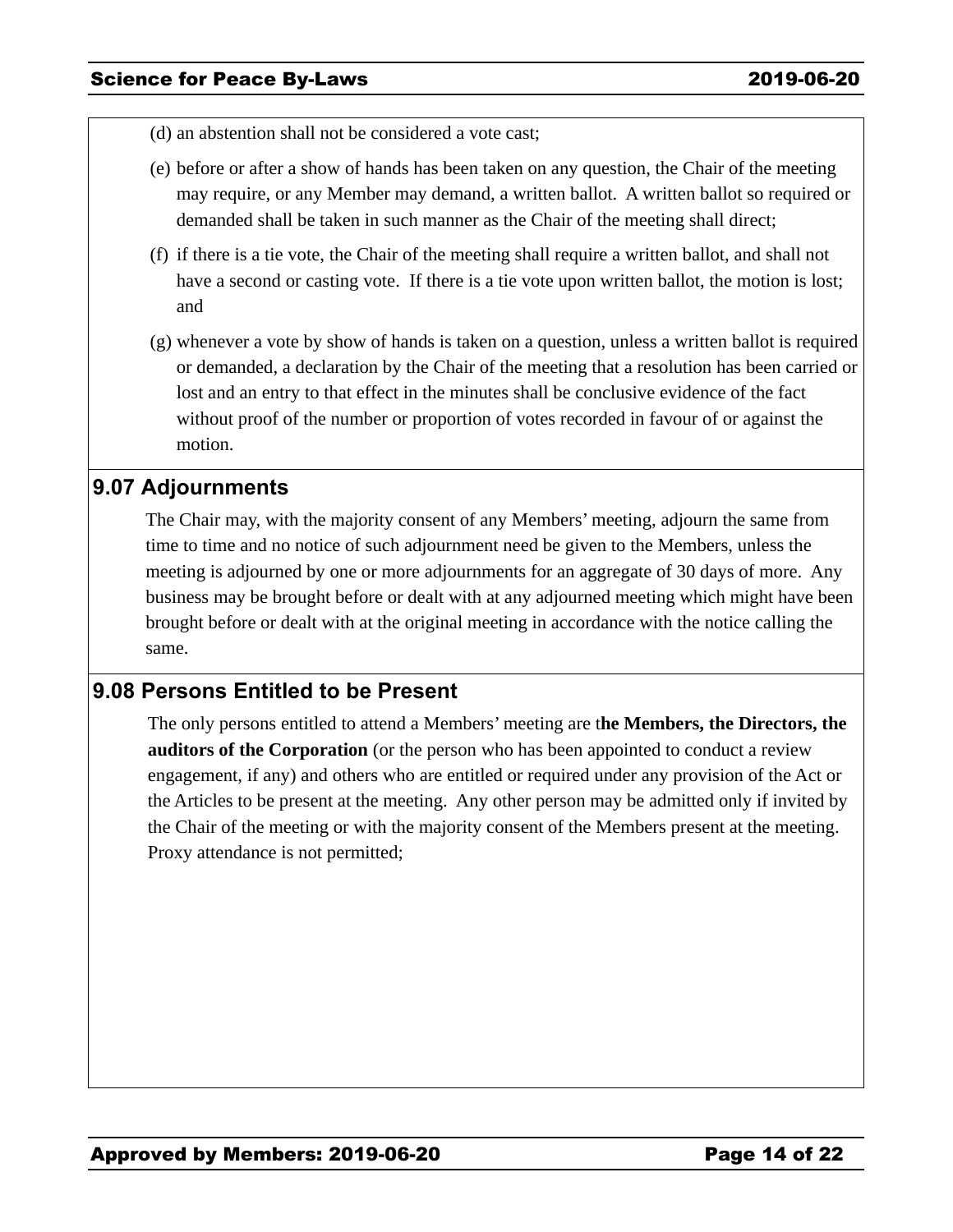# **SECTION 10 — Notices**

### **10.01 Service**

Any notice required to be sent to any Member or Director or to the auditor or person who has been appointed to conduct a review engagement shall be provided by telephone, **delivered personally (Section 196)**, or sent by prepaid mail, facsimile, email or other electronic means to any such Member or Director at their latest address as shown in the records of the Corporation and to the auditor or the person who has been appointed to conduct a review engagement at its business address, or if no address be given then to the last address of such Member or Director known to the Secretary; provided always that notice may be waived or the time for the notice may be waived or abridged at any time with the consent in writing of the person entitled thereto.

## **10.02 Computation of Time**

Where a given number of days' notice or notice extending over any period is required to be given, the day of service or posting of the notice shall not, unless it is otherwise provided, be counted in such number of days or other period.

## **10.03 Error or Omission in Giving Notice**

No error or accidental omission in giving notice of any Board meeting or any Members' meeting shall invalidate the meeting or make void any proceedings taken at the meeting.

# **SECTION 11 — Adoption and Amendment of By-laws**

#### **11.01 Amendments to By-laws**

The Members may from time to time amend this by-law by a majority of the votes cast. The Board may from time to time in accordance with the Act pass or amend this by-law other than a provision respecting the transfer of a membership or to change the method of voting by Members not in attendance at a Meeting of Members.

**Enacted on the \_\_\_\_\_ day of \_\_\_\_\_\_\_\_\_\_, 20\_\_**.

**President Secretary**

*Print Names*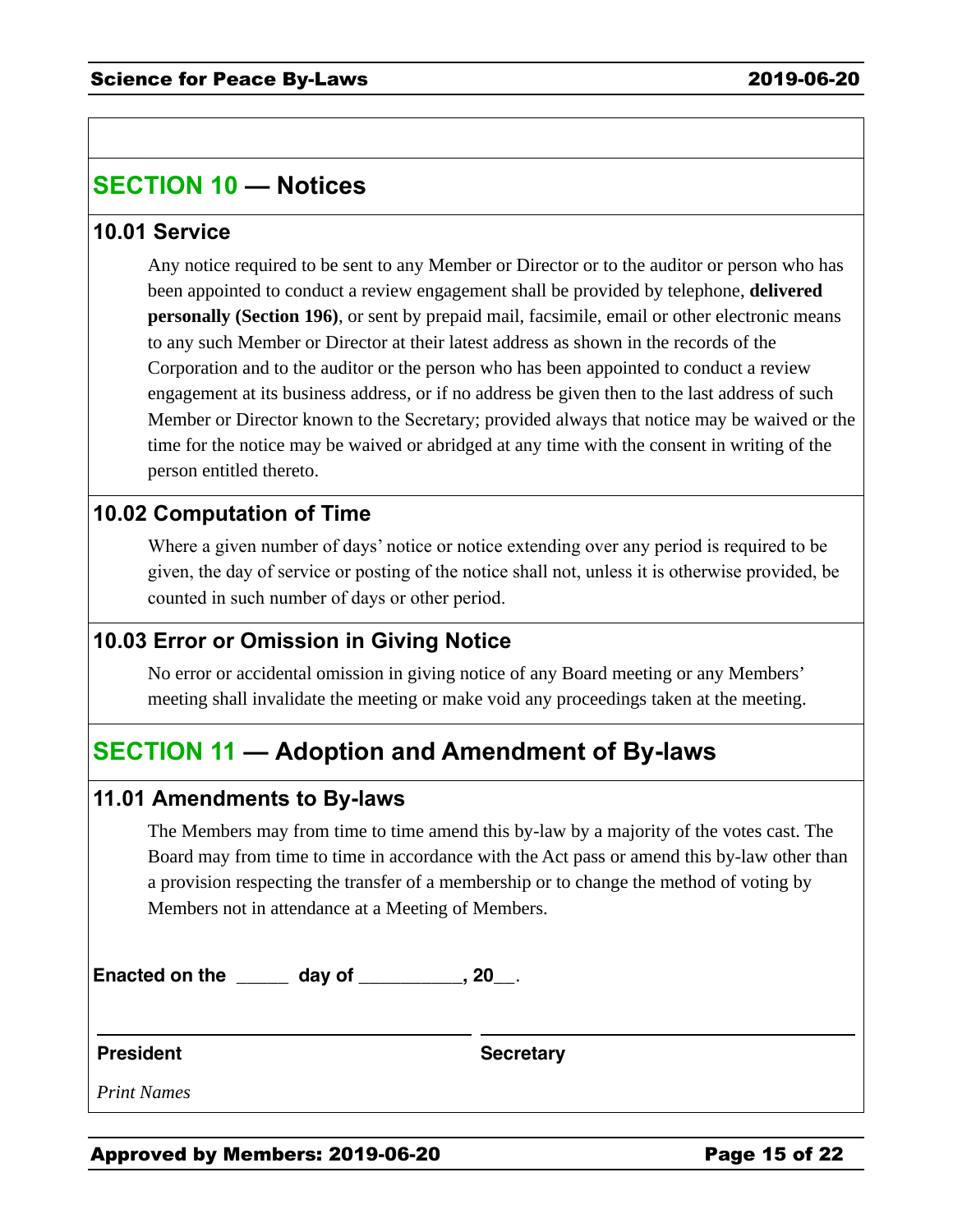## **Schedule A: President**

## **Position Description of the President**

#### **Role Statement**

The President provides leadership to the Board, ensures the integrity of the Board's process and represents the Board to outside parties. The President co-ordinates Board activities in fulfilling its governance responsibilities and facilitates co-operative relationships among Directors and between the Board and senior management, if any, of the Corporation. The President ensures the Board discusses all matters relating to the Board's mandate.

#### **Responsibilities**

**Agendas.** Establish agendas aligned with annual Board goals and preside over Board meetings if also holding the office of Chair. Ensure meetings are effective and efficient for the performance of governance work. Ensure that a schedule of Board meetings is prepared annually.

**Direction.** Serve as the Board's central point of communication with the senior management, if any, of the Corporation; provide guidance to senior management, if any, regarding the Board's expectations and concerns. In collaboration with senior management, develop standards for Board decision-support packages that include formats for reporting to the Board and level of detail to be provided to ensure that management strategies and planning and performance information are appropriately presented to the Board.

**Performance Appraisal.** Lead the Board in monitoring and evaluating the performance of senior management, if any, through an annual process.

**Work Plan.** Ensure that a Board work plan is developed and implemented that includes annual goals for the Board and embraces continuous improvement.

**Representation.** Serve as the Board's primary contact with the public.

**Reporting.** Report regularly to the Board on issues relevant to its governance responsibilities.

**Board Conduct.** Set a high standard for Board conduct and enforce policies and By-laws concerning Directors' conduct.

**Mentorship.** Serve as a mentor to other Directors. Ensure that all Directors contribute fully. Address issues associated with underperformance of individual Directors.

**Succession Planning.** Ensure succession planning occurs for senior management, if any, and Board.

**Committee Membership.** Serve as Member on all Board committees.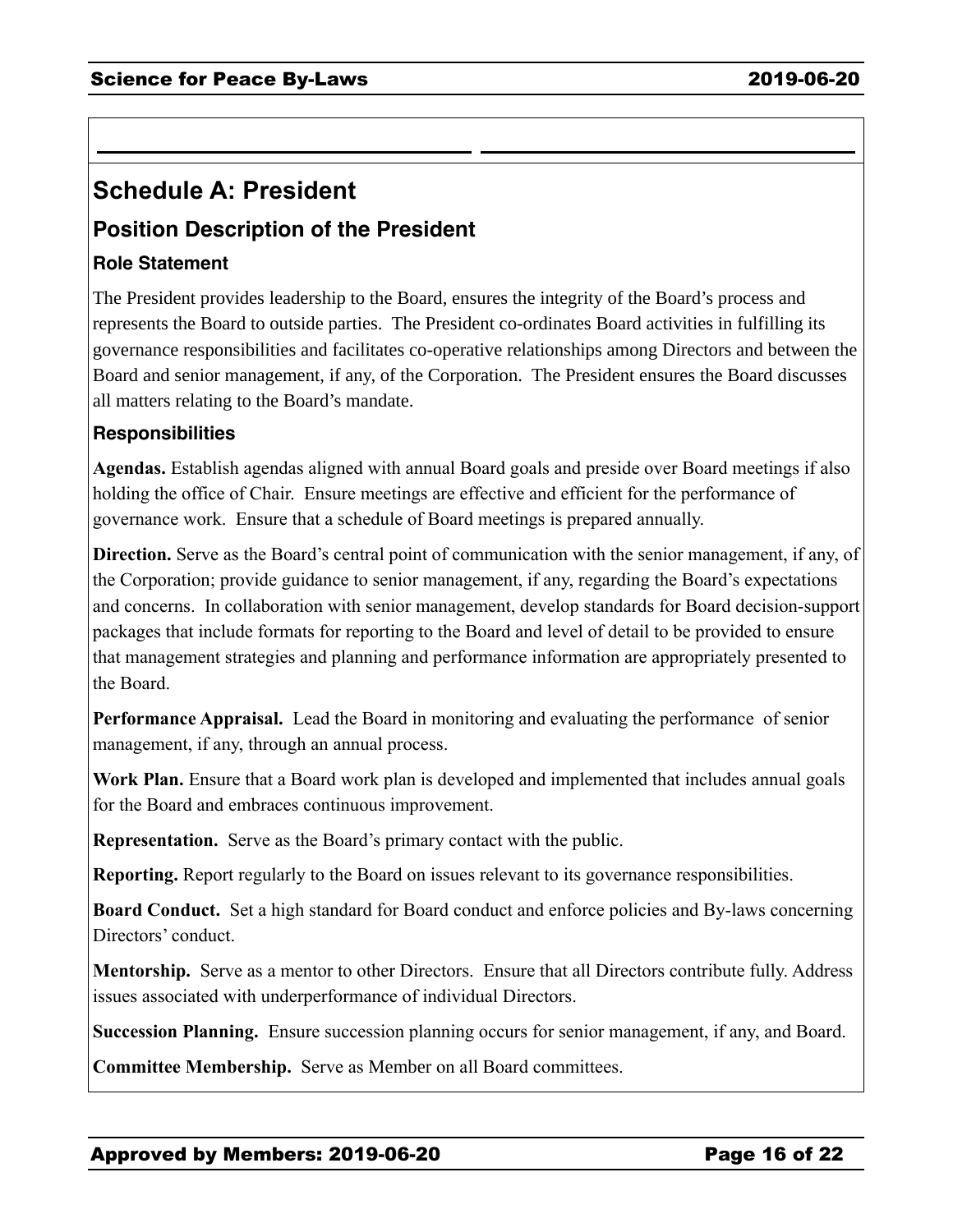# **Schedule B: Vice-President**

## **Position Description of the Vice-President**

#### **Role Statement**

The Vice-President fulfils the same type of leadership role as the President.

#### **Responsibilities**

In the absence of the President, fulfills all of the duties and responsibilities of the President.

**Other specific responsibilities**. Responsibilities include, but are not limited to the following:

- Attending Executive, Board, and AGM meetings;
- Developing (but not necessarily supervising) projects for interns; supervision of intern projects can be carried by members,
- Engaging in such tasks as the President or Executive decide need to be carried out by her or him.

# **Schedule C: Treasurer**

#### **Position Description of the Treasurer**

#### **Role Statement**

The Treasurer works collaboratively with the President and senior management, if any, to support the Board in achieving its fiduciary responsibilities.

### **Responsibilities**

**Custody of Funds.** The Treasurer shall have the custody of the funds and securities of the Corporation and shall keep full and accurate accounts of all assets, liabilities, receipts and disbursements of the Corporation in the books belonging to the Corporation and shall deposit all monies, securities and other valuable effects in the name and to the credit of the Corporation in such chartered bank or trust company, or, in the case of securities, in such registered dealer in securities as may be designated by the Board from time to time. The Treasurer shall disburse the funds of the Corporation as may be directed by proper authority taking proper vouchers for such disbursements, and shall render to the Chair and Directors at the regular meeting of the Board, or whenever they may require it, an accounting of all the transactions and a statement of the financial position, of the Corporation. The Treasurer shall also perform such other duties as may from time to time be directed by the Board.

**Board Conduct.** Maintain a high standard for Board conduct and uphold policies and By-laws regarding Directors' conduct, with particular emphasis on fiduciary responsibilities.

**Mentorship.** Serve as a mentor to other Directors.

**Financial Statement.** Present to the Members at the annual meeting as part of the annual report, the financial statement of the Corporation approved by the Board together with the report of the auditor or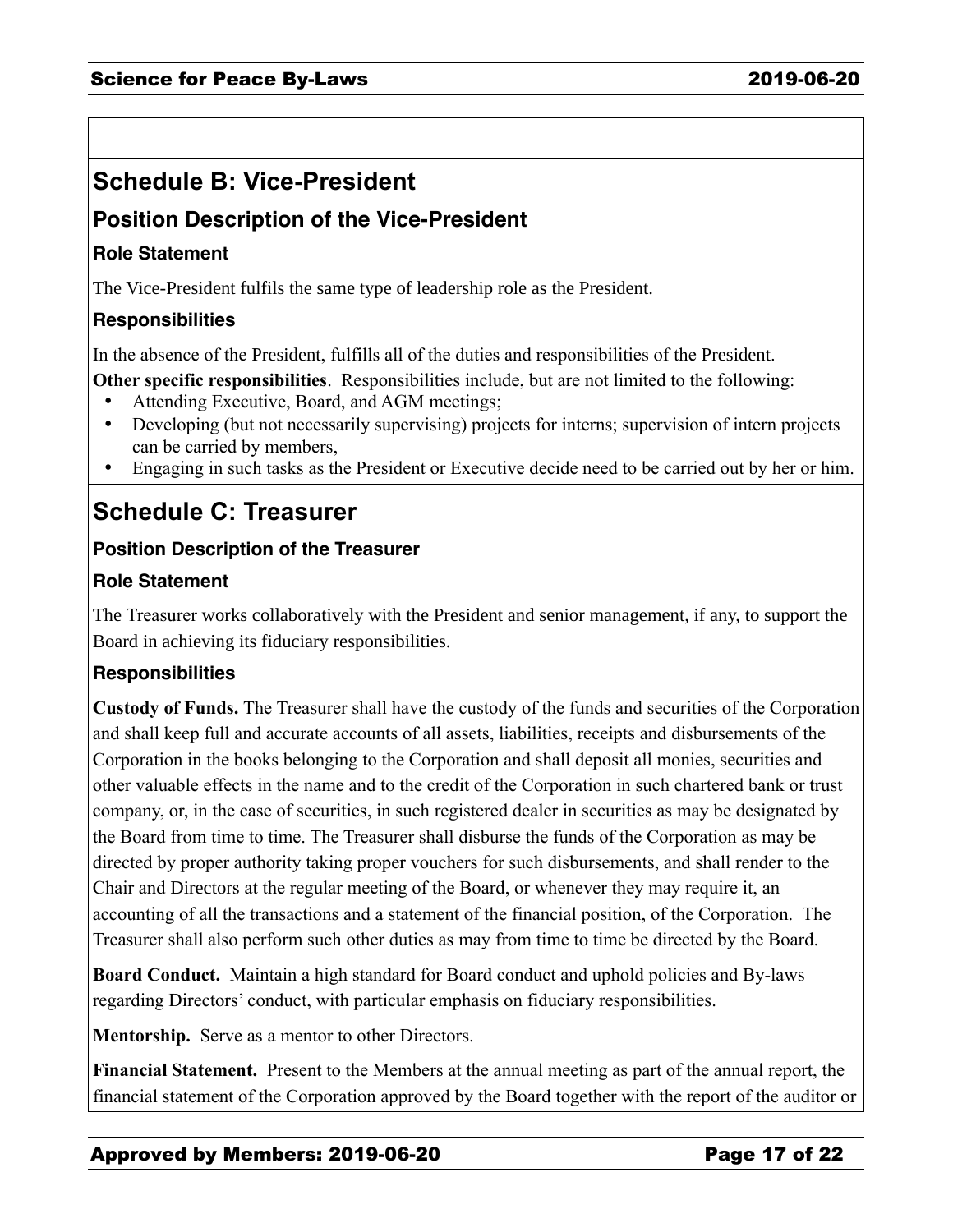of the person who has conducted the review engagement, as the case may be.

## **Schedule D: Secretary**

#### **Position Description of the Secretary**

#### **Role Statement**

The Secretary works collaboratively with the President to support the Board in fulfilling its fiduciary responsibilities. The Secretary will perform duties of President, if both President and Vice-President are absent

#### **Responsibilities**

**Board Conduct**. Support the President in maintaining a high standard for Board conduct and uphold policies and the By-laws regarding Directors' conduct, with particular emphasis on fiduciary responsibilities.

**Document Management**. Keep a roll of the names and addresses of the Members. Ensure the proper recording and maintenance of minutes of all meetings of the Corporation, the Board and Board committees. Attend to correspondence on behalf of the Board. Have custody of all minute books, documents, registers and the seal of the Corporation and ensure that they are maintained as required by law. Ensure that all reports are prepared and filed as required by law or requested by the Board.

**Meetings**. Give such notice as required by the By-Laws of all meetings of the Corporation, the Board and Board committees. Attend all meetings of the Corporation, the Board and Board committees.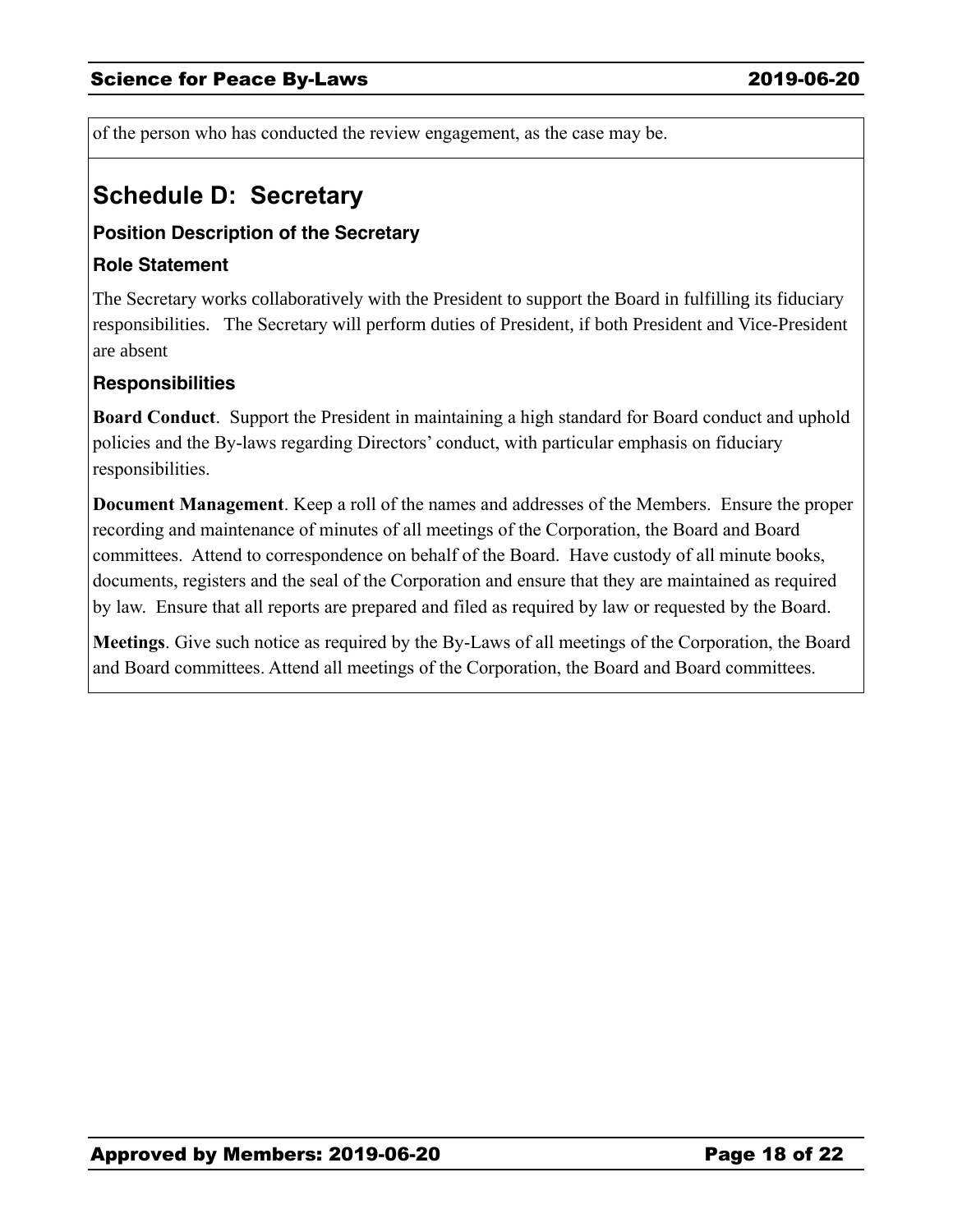#### **Revision History**

## **2019 Revisions and Rationale**

These By-laws are being revised to comply with the Not-for-Profit Corporations Act, 2010 (Ontario), and the Ontario Charities Accounting Act, as well as regulations derived from these Acts, such as, engaging in non-partisan political activities and in the development of public policy when fulfilling the Corporation's charitable purpose.

These By-laws that have been built on the framework the Ontario Ministry of Consumer Services (MCS) "draft organizational by-law". The Science for Peace 1988 By-laws were mapped onto the MCS "draft organizational by-law", and key Articles of 1988 By-laws have been incorporated into these By-laws. In addition, these 2019 By-laws were reviewed against the Canadian Pugwash Group 2014 By-laws.

Only major changes have been noted in the list below.

Removed Section 1, 'Purpose'

Reason: Not required in the By-laws. This information is maintained in the Science for Peace Letters Patent. A copy of the 1988 by-law 'Purpose' has been included in Appendix A

Added: Table of Contents

Reason: To make navigation of the By-laws easier.

Added Article 1.01 Definitions

Reason: No equivalent article in 1988 By-laws. Following MCS "draft organizational by-law"

Added Article 1.04 Severability and Precedence Reason: No equivalent article in 1988 By-laws.

Revised Article 1.06 Execution of Contracts; 1988 By-laws Article 11. Reason: Revised to comply with the 2010 ONCA

Added: Article 1.07 Non-discrimination clause.

Reason: Statement of principles base on Human Rights Code, s.1. No equivalent article in 1988 bylaws.

Revised Section 2 Directors; 1988 By-laws Article 7 (a), (b), (c), (i); 9.; 10. Reason: Revised to comply with the 2010 ONCA

Revised Section 3 Board Meetings; 1988 By-laws Article 7 (d), (e), (f), (g); 8. (b). Reason: Revised to comply with the 2010 ONCA

Revised Section 4 Financial; 1988 By-laws Articles 7. (h); 13.; 14.; 15.; 17. Reason: Revised to be consistent and comply with the 2010 ONCA; Much of the detail in the 1988 By-laws is covered in the Act.

Revised Section 5 Officers; 1988 By-laws Article 8. Reason: Revised to comply with the 2010 ONCA

Revised Section 6 Protection of Directors and Others; 1988 By-laws Article 20. Reason: Revised to comply with the 2010 ONCA

#### Approved by Members: 2019-06-20 Page 19 of 22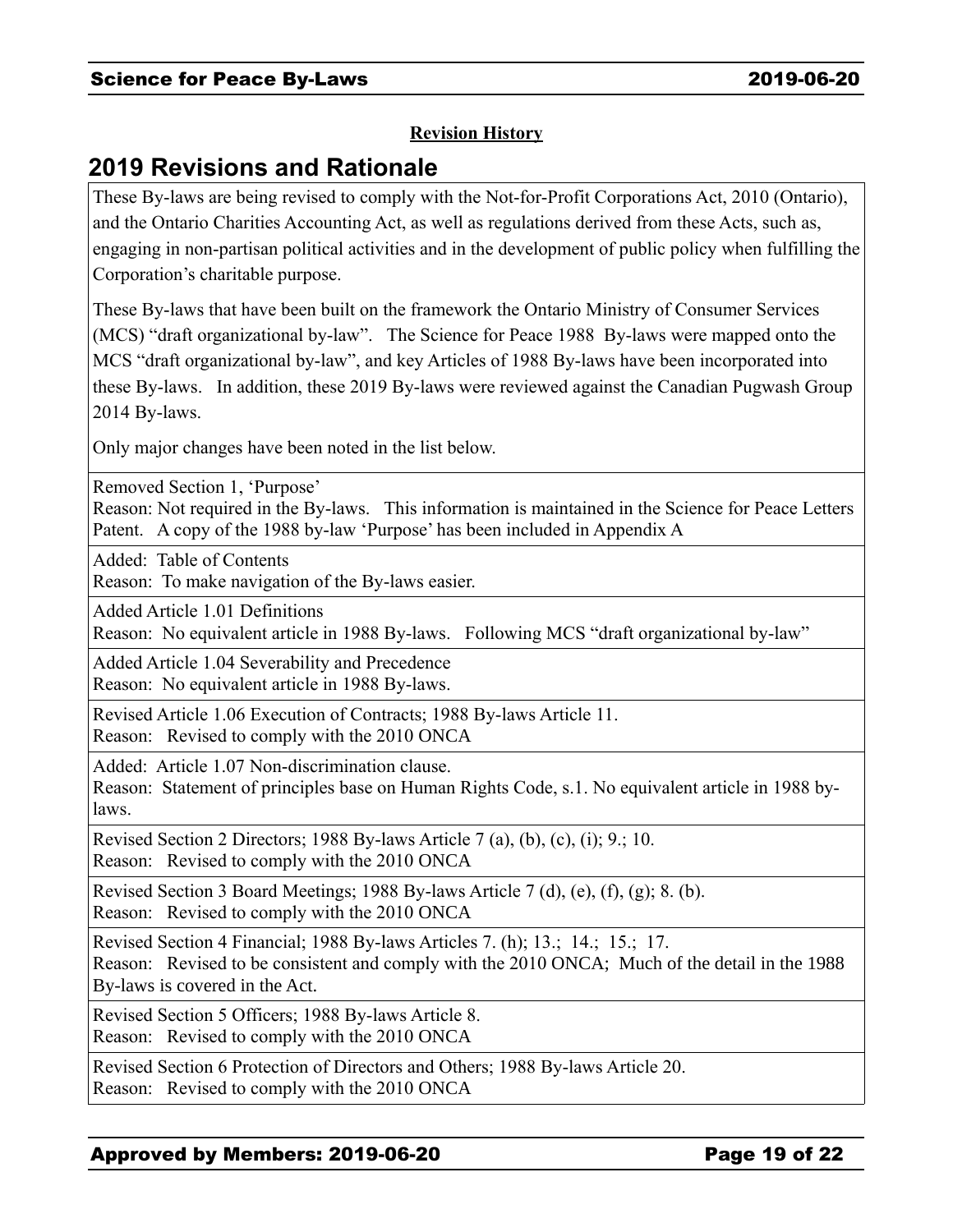#### Science for Peace By-Laws 2019-06-20

Added Section 7 Conflict of Interest Reason: No equivalent article in 1988 By-laws.

Revised Section 8 Members; 1988 By-laws Article 5.

Reason: Revised to comply with the 2010 ONCA

Revised Section 9 Members Meetings; 1988 By-laws Article 6.

Reason: Revised to comply with the 2010 ONCA

Revised Section 10 Notices; 1988 By-laws Article 16. Reason: Revised to comply with the 2010 ONCA

Revised Section 11 Adoption and Amendment of By-laws; 1988 By-laws Article 19. Reason: Revised to comply with the 2010 ONCA

Added: Schedule A, B, C, D Roles: President, Vice-President, Treasurer, Secretary Reason: Following MCS "draft organizational by-law" and Science for Peace practices.

Updated: Minor grammar or typographic updates have been made where needed.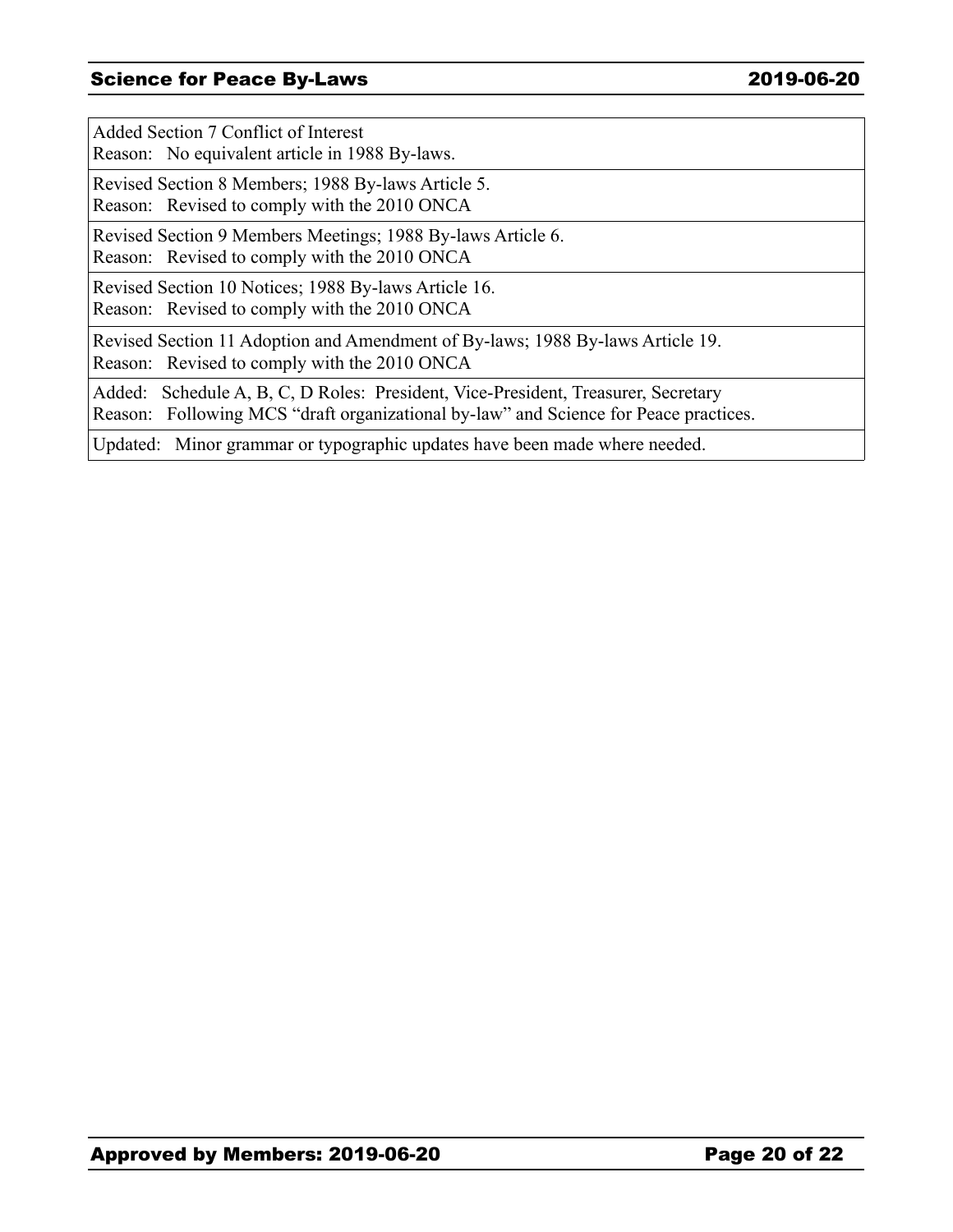## **1988 Notes on the Amended By-Laws**

An updated by-law governing the operation of Science for Peace is being presented for the consideration of the Annual General Meeting. It is necessary in order to embody legally various decisions taken at previous general meetings. The amended By-Law was prepared for us by R.W.W. Fraser, of the law firm Fraser & Beatty, in consultation with the Executive officers. It was presented to the Board of Directors of Science for Peace at its meeting of May 3, 1988, and the Board approved it presentation to this Annual General Meeting for adoption.

The substantive changes from the preceding version of the By-Laws are the following:

- (a) Expansion of the Board to 60 members. This was adopted at the AGM of 1983, and has been our practice, but seems never to have been included legally in our by-laws. -- See Par. 7 (a)
- (b) Establishment of the executive post of Vice-President, as decided at the AGM of 1987. -- See Par. 8 (a) et seq.
- (c) The jurisdiction of the Executive Committee and its limitations are spelled out more clearly than before. --See Par. 9 (e)
- (d) The existence of the Advisory Council is given formal recognition. Such a council was established at the 1986 AGM. -- See Par. 10.
- (e) The Chapter structure for Science for Peace is given formal recognition. -- See Par. 18.
- (f) The possibility of group (as opposed to individual) membership has repeatedly been rejected by the Board. All references to this possibility have been removed from the revised By-Law. -- See Par. 5.

Except for these matters the amended By-Laws repeats the provisions of the previous version (although in somewhat less complicated language in many cases).

(g) The date of termination of the corporation's fiscal year was changed to the 31st day of December in each year. Approved by members at the 1998 AGM. Amendment registered and approved by Revenue Canada. -- see par. 13.